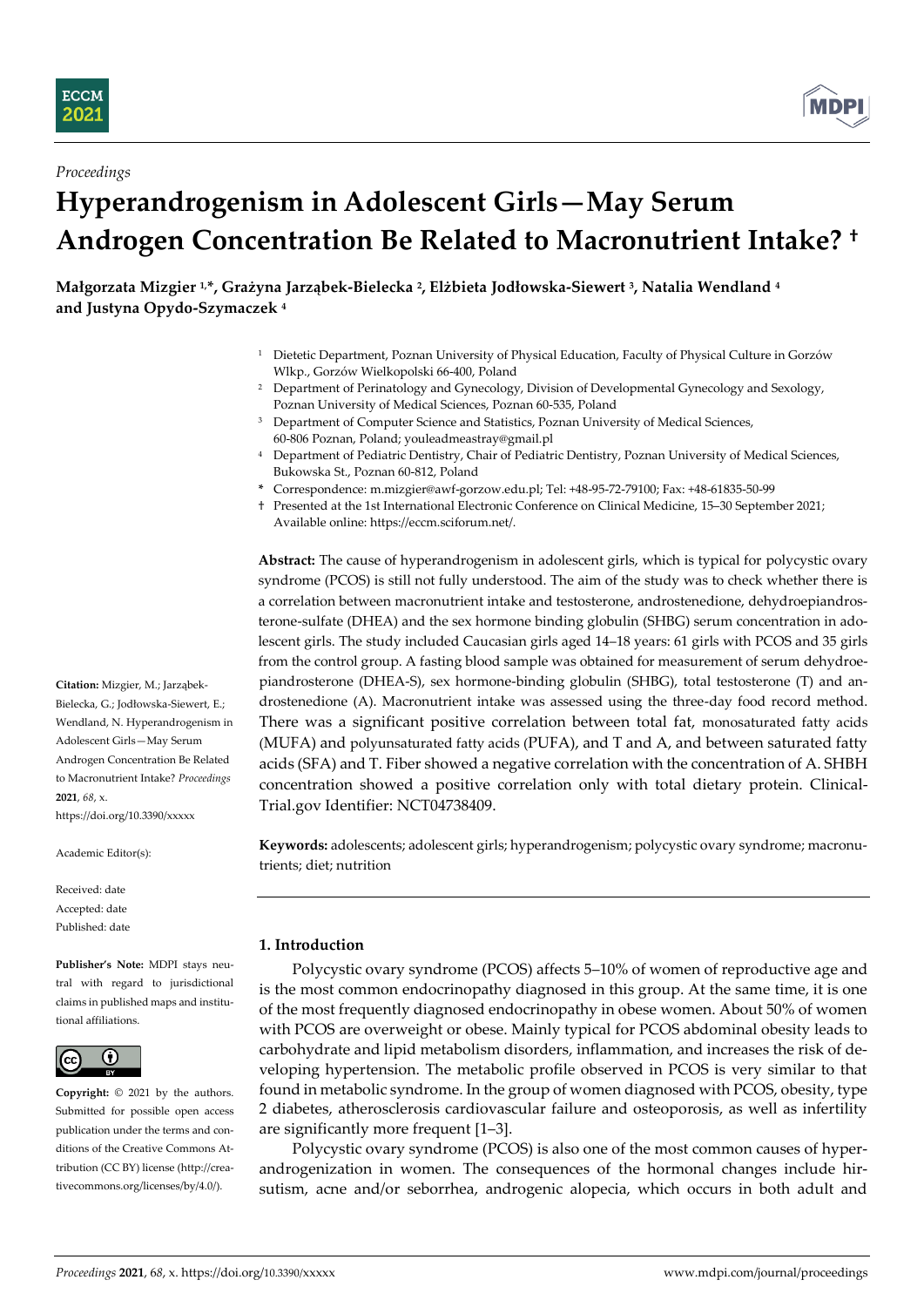adolescent women [4,5]. Despite several decades of research into the etiopathogenesis of PCOS, the exact causes of PCOS and the mechanism leading to the development of this syndrome have not been fully elucidated yet. In many cases, insulin resistance is found, which in turn leads to hyperinsulinemia, which in turn contributes to the stimulation of the ovaries and/or adrenal glands to increase the production of androgens [6,7].

The studies conducted so far have mostly included adult female patients [1–4]. This makes it difficult to assess the dynamics of PCOS development and to identify early risk factors accompanying the occurrence of this syndrome [8]. In recent decades, publications have been appeared the in the literature on the clinical picture of PCOS in adolescent girls [5,9,10]. That is why the current treatment profile for PCOS includes therapy associated with lifestyle changes, including weight loss and diet modification, to improve insulin sensitivity and prevent PCOS-related complications [11]. But since there is not known specific model of diet and macronutrient profile that could be directly related to androgen levels, lifestyle-related PCOS etiological factors, including diet, are still being sought [10,12–14]. Therefore, the aim of this study is to assess the relationship between the consumption of dietary macronutrients: saturated fatty acids (SFA) and monounsaturated fatty acids (MUFA) and polyunsaturated fatty acids (PUFA), cholesterol, protein, carbohydrates, including fiber, and the concentration of androstenedione (A), testosterone (T), DHEA-S, and also SHBG.

#### **2. Methods**

The study which was carried out from 2018 to 2020, included sixty-one Caucasian girls, patients of the Gynecology and Perinatology Medical Clinic at the Gynecology and Obstetrics Hospital of Poznan University of Medical Sciences, diagnosed with PCOS, according to the Rotterdam criteria [15], aged 15*–*17 years and thirty-five girls of the same age from the Department of Developmental Gynecology and Sexology of Poznan University of Medical Sciences, in whom PCOS was excluded.

The Bioethics Committee at the Poznan University of Medical Sciences approved this research (resolution no. 553/18, annex no. 161/20) conducted in accordance with the Helsinki Declaration. The girls and their parents gave their informed consent for inclusion before they participated in the study. This trial was registered at clinicaltrails.gov as NCT04738409.

The exclusion criteria were: medications of continuous use, the use of hormonal therapy, antibiotics, supplements in the past three months, smoking, presence of any chronic and endocrine diseases.

Biochemical parameters, including total testosterone, DHEA-S, SHBG were measured in the morning after overnight fasting, were performed in the central hospital laboratory.

Total testosterone, DHEA-S, SHBG were measured by the electrochemiluminescence (ECLIA) immunoassay method (Elecsys) (Roche Diagnostics GmbH, Mannheim, Germany). The details were described previously [16–18].

Serum concentrations of the androstenedione was measured with DRG Androstenedione ELISA kit (enzyme linked immunosorbent assay) in the Chair Department of Medical Chemistry and Laboratory Medicine of Poznan University of Medical Sciences.

All girls underwent general clinical assessment (hirsutism and puberty assessment, the presence of any symptoms of hormonal disturbances), gynecological examination with ultrasound, and anthropometric assessment (body weight and high). The test and examination were realized from 3–5 day of the follicular phase, apart from patients with secondary amenorrhea.

The patient's diet were evaluated using the current quotation method: 3-day food record, described previously [16,19].

PQStat v.1.8.0 software was used for statistical analysis. Descriptive statistics were presented as median and quartiles or mean and standard deviation (SD). The Shapiro-Wilk test was used to verify normal distribution of quantitative data. For the comparison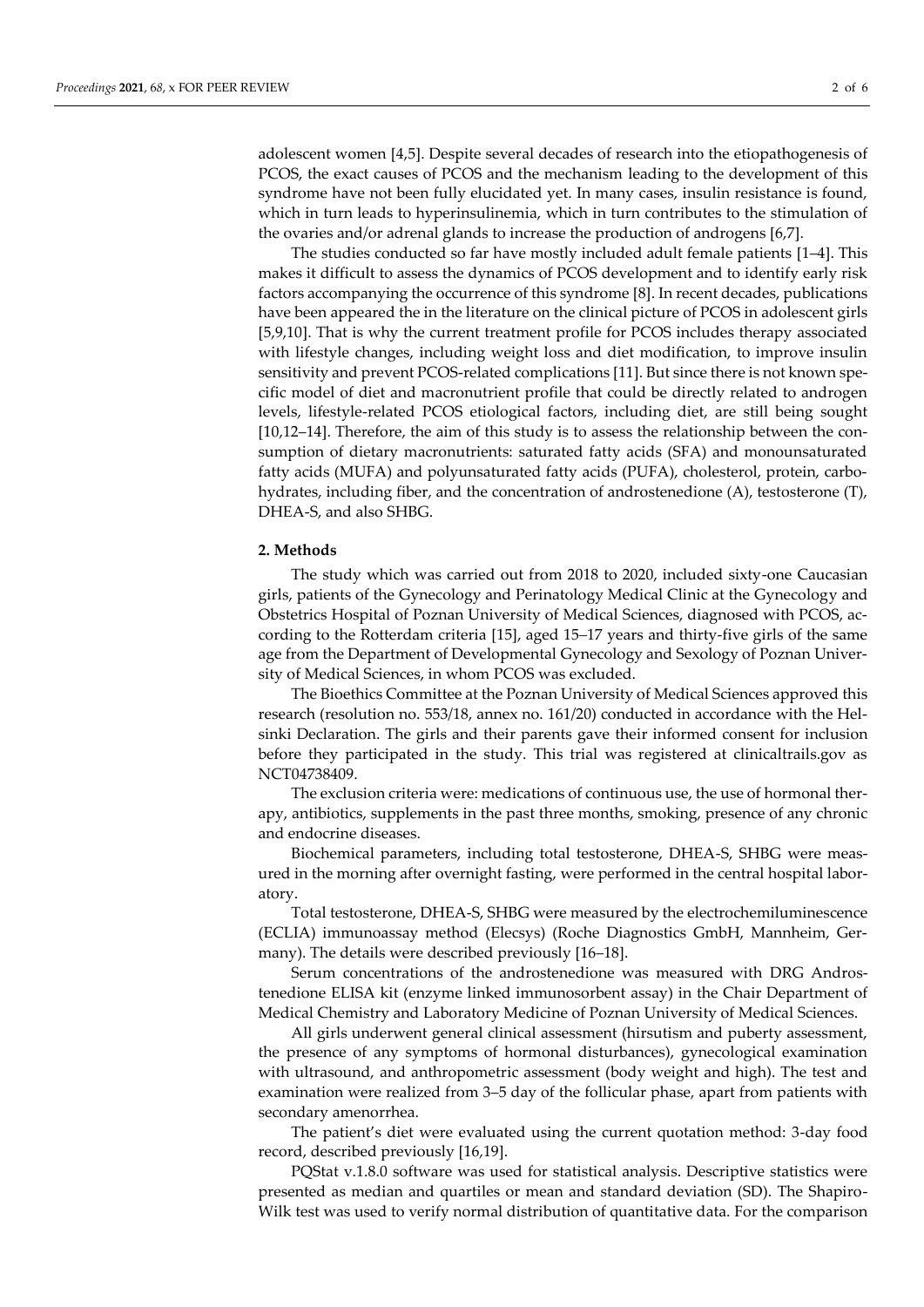of two groups, the unpaired t-test was used, for normally distributed data and the Mann-Whitney test for data that was not normally distributed or ordinal data. *p* value and r were computed for each variable. For analyzing correlations, the Spearman's rank correlation coefficient was calculated. All analyses were considered as statistically significant when *p*  $\leq 0.05$ .

#### **3. Results**

The PCOS group differed significantly from the control group in the androstenedione (median: 3.4 vs. 1.85 ng/mL, *p* = 0.000004) and total testosterone serum concentration level (median: 1.7 vs. 1.01 nmol/L,  $p = 0.00001$ ). There were no significant differences between the group in the serum concentration level of DHEA-S and SGBG.

A significant correlation was found between androstenedione serum concentration and total fat, monosaturated fatty acids (MUFA), polyunsaturated fatty acids (PUFA) intake (*p* = 0.02,  $r = 0.24$ ;  $p = 0.007$ ,  $r = 0.27$ ;  $p = 0.03$ ,  $r = 0.22$ , respectively). While fiber intake negatively correlated with androstenedione ( $p = 0.02$ ,  $r = -0.24$ ). There were also observed correlation between total testosterone and total fat, SFA, MUFA and PUFA intake  $(p = 0.001, r = 0.33; p = 0.02, r = 0.24; p = 0.001, r = 0.001$ 0.32;  $p = 0.01$ ,  $r = 0.26$ , respectively). SGBG concentration showed a positive correlation only with total dietary protein intake ( $p = 0.03$ ,  $r = 0.23$ ). We did not find correlation between DHEA-S concetration and macronutrients intake Table 1.

**Table 1.** Correlations among serum androgen level and macronutrient intake in adolescent girls.

| <b>Variables</b>                    | <b>Total</b><br>Protein [g] | <b>Total Fat</b><br>[g] | <b>Total</b><br>Carbohy-<br>drates [g] | Fiber [g] | Plant<br>Protein [g] | SFA [g]  | MUFA [g] PUFA [g] |          | <b>Choleste</b><br>Rol [mg] |
|-------------------------------------|-----------------------------|-------------------------|----------------------------------------|-----------|----------------------|----------|-------------------|----------|-----------------------------|
| Androstendion<br>$p$ value          | 0.380                       | 0.020                   | 0.865                                  | 0.015     | 0.303                | 0.166    | 0.007             | 0.034    | 0.718                       |
| r                                   | $-0.091$                    | 0.238                   | $-0.018$                               | $-0.248$  | $-0.106$             | 0.142    | 0.272             | 0.216    | $-0.037$                    |
| Total testosteron<br><i>p</i> value | 0.801                       | 0.001                   | 0.092                                  | 0.310     | 0.793                | 0.017    | 0.001             | 0.012    | 0.980                       |
| r                                   | $-0.026$                    | 0.327                   | 0.173                                  | $-0.105$  | 0.027                | 0.242    | 0.321             | 0.256    | 0.003                       |
| DHEA-S<br>$p$ value                 | 0.552                       | 0.855                   | 0.505                                  | 0.987     | 0.853                | 0.459    | 0.725             | 0.525    | 0.786                       |
| r                                   | $-0.062$                    | 0.019                   | 0.069                                  | 0.002     | $-0.019$             | $-0.076$ | 0.036             | 0.066    | $-0.028$                    |
| <b>SHBG</b><br>$p$ -value           | 0.026                       | 0.631                   | 0.327                                  | 0.101     | 0.288                | 0.220    | 0.747             | 0.511    | 0.180                       |
| r                                   | 0.227                       | 0.050                   | 0.101                                  | 0.168     | 0.110                | 0.126    | $-0.033$          | $-0.068$ | 0.138                       |

Abbreviations: DHEA-S—dehydroepiandrosterone; SHBG—sex hormone-binding globulin; SFA, saturated fatty acid; MUFA, monounsaturated fatty acids; PUFA, polyunsaturated fatty acids; the r coefficients are Spearman's correlation coefficients. All the *p*-value marked in italics were statistically significant.

#### **4. Discussion**

In recent years, the results of research have been published showing the role of diet in PCOS mainly through the treatment of overweight, obesity and insulin resistance [10,12–14]. However, it is still difficult to assess which macronutrient profile in the diet is the most effective in the treatment of girls with PCOS and which of them directly affects the concentration of androgens and SHBS (influences on total androgen level). Therefore, the aim of our research was to check whether there is correlation between the concentrations of androstenedione, testosterone, DHEA-S and SHBG and certain macronutrients of the diet.

The results of previous studies show that there is a correlation between a specific diet and testosterone level. Research by Hu et al. confirmed presence of a correlation between the lower concentration of this hormone in men and the preference to eat the Western diet. The so-called Western model of nutrition concerned the consumption of, inter alia, low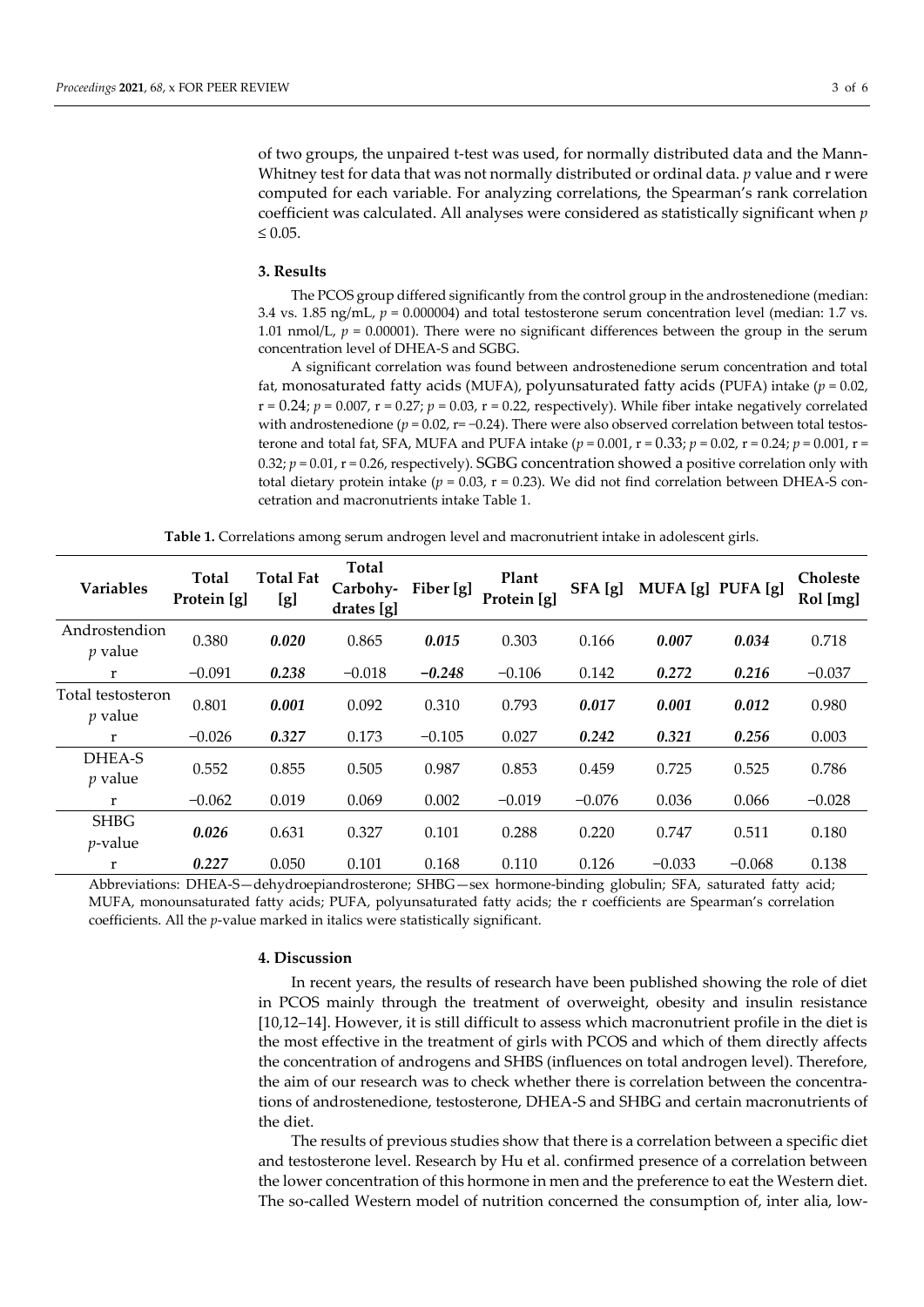fiber products (including confectionery, cookies, pasta), and not including high-fiber products like vegetables, including dark green. [20]. In turn, Gower et al. proved that a low-carbohydrate diet contributes to a reduction in the testosterone level [21]. The studies by Douglas et al. [22] and Moran et al. [23] did not confirm this relationship. Nevertheless, in our study there was no correlation between this hormone and carbohydrate consumption, while an inverse correlation was observed between fiber intake and androstendione.

In our research, a significant correlation was also found between androstenedione and intake of total fat, MUFA and PUFA. Total testosterone, like androstenedione showed a significant correlation with total fat, MUFA and PUFA intake as well as with SFA. Azadi-Yazdi et al. proved that a low-fat and low-cholesterol DASH diet promotes the reduction of androstenedione levels and an increase in SHBG levels in adult PCOS patients [24].

On the other hand, a high-protein diet is associated, in particular, with an increase in SHGB concentration, as demonstrated by the study by Vermuelen et al. on adult men [25] In our study of adolescent girls, the SGBG concentration also showed a positive correlation with dietary protein.

Our research aimed to identify the relationship between the concentration of androgens and SHBG, and macronutrients intake. The results obtained indicate that there is a relationship between the levels of sex hormones, as well as SHBG, and the specific macronutrients composition of the girls' diet. Randomized control studies would be necessary to confirm these findings as hyperandrogenism-related dietary factors.

Further research should focus on identifying a nutrition model that can be used by family doctors, pediatricians, and pediatric gynecologists in the non-pharmacological treatment of girls with PCOS. It will also enable early preventive actions in girls with an increased risk of PCOS.



**Author Contributions:** Conceptualization, M.M. and G.J.-B.; methodology, M.M.; software, E.J.-S.; validation, E.J.-S.; formal analysis, E.J.-S.; investigation, M.M. and G.J.-B.; resources, M.M., J.O.-S.; data curation, M.M.; writing—original draft preparation, M.M.; writing—review and editing, J.O.- S.; visualization, M.M.; supervision, J.O.-S.; project administration, M.M.; funding acquisition, M.M. All authors have read and agreed to the published version of the manuscript.

**Funding:** This research was funded by Polish National Science Centre, grant number 2019/03/X/NZ7/01068

**Institutional Review Board Statement:** The study was conducted according to the guidelines of the Declaration of Helsinki, and approved by the Ethics Committee at the Poznan University of Medical Sciences, protocol code no. 553/18, annex no. 161/20

**Informed Consent Statement:** Informed consent was obtained from all subjects involved in the study.

**Data Availability Statement:** The datasets may be available by the corresponding author on reasonable request.

**Acknowledgments:** The authors thank all patients who participated in the research, their parents and Alicja Brożek, and Marcin Nowicki from the Chair and Department of Medical Chemistry and Laboratory Medicine, Poznan University of Medical Sciences for biochemical analyses.

**Conflicts of Interest:** The authors declare no conflict of interest.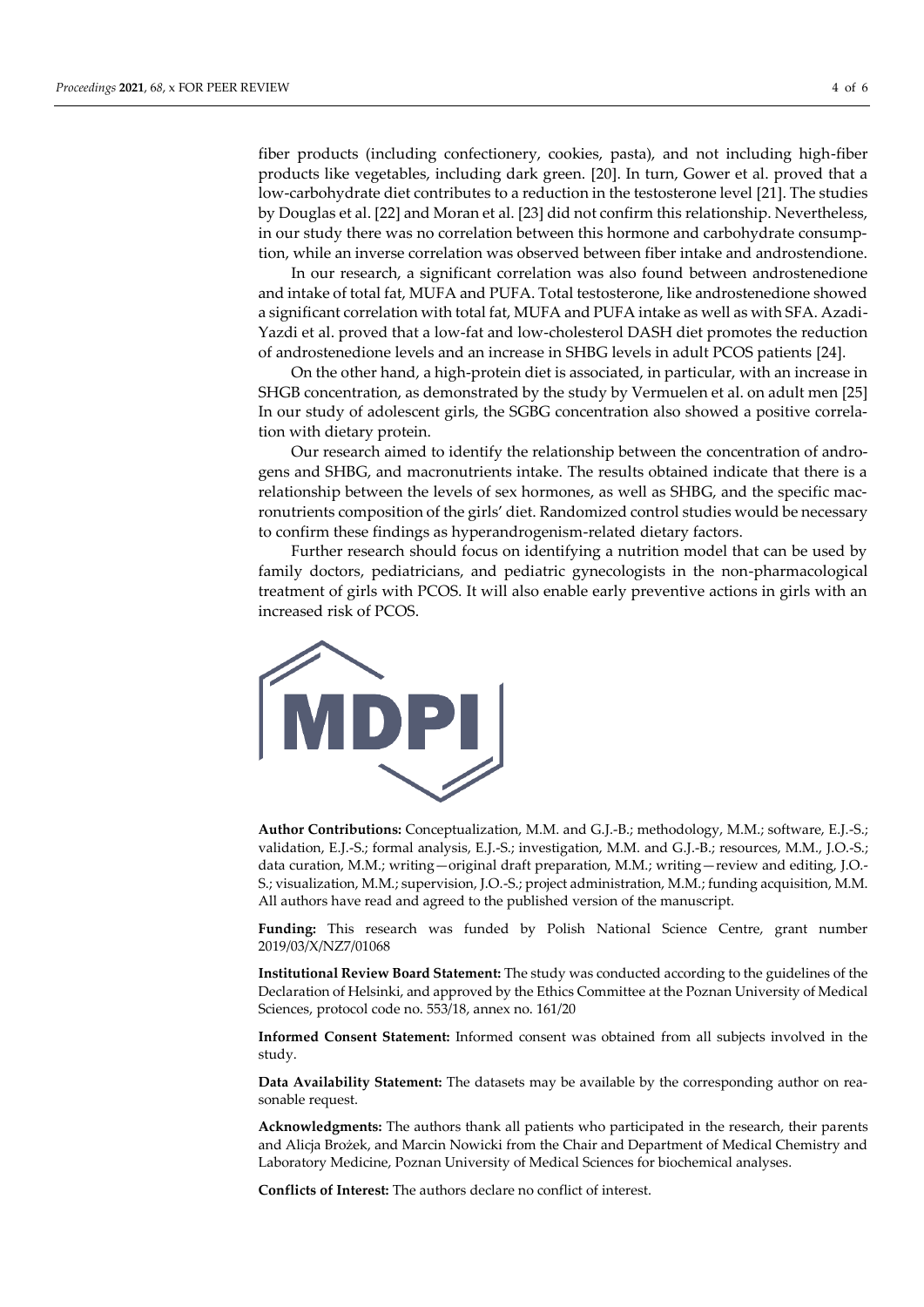### **References**

- 1. Sirmans, S.M.; Pate, K.A. Epidemiology, diagnosis, and management of polycystic ovary syndrome. *Clin. Epidemiol.* **2013**, *6*, 1, doi:10.2147/clep.s37559.
- 2. Teede, H.J.; Joham, A.E.; Paul, E.; Moran, L.J.; Loxton, D.; Jolley, D.; Lombard, C. Longitudinal weight gain in women identified with polycystic ovary syndrome: Results of an observational study in young women. *Obesity* **2013**, *21*, 1526–1532, doi:10.1002/oby.20213.
- 3. Greenwood, E.A.; Kao, C.-N.; Cedars, M.I.; Huddleston, H.G. On your feet: Is sitting time linked to adverse metabolic profiles in polycystic ovary syndrome, independent of exercise? *Fertil. Steril.* **2017**, *107*, e40–e41, doi:10.1016/j.fertnstert.2017.02.077.
- 4. Albu, A.; Radian, S.; Fica, S.; Barbu, C.G. Biochemical hyperandrogenism is associated with metabolic syndrome independently of adiposity and insulin resistance in Romanian polycystic ovary syndrome patients. *Endocrine* **2015**, *48*, 696–704, doi:10.1007/s12020-014-0340-9.
- 5. Rajiwade, S.R.; Sagili, H.; Soundravally, R.; Subitha, L. Endocrine Abnormalities in Adolescents with Menstrual Disorders. *J. Obstet. Gynecol. India* **2018**, *68*, 58–64, doi:10.1007/s13224-017-1035-y.
- 6. Goodman, N.F.; Cobin, R.H.; Futterweit, W.; Glueck, J.S.; Legro, R.S.; Carmina, E. Guide to the Best Practices in the Evaluation and Treatment of Polycystic Ovary Syndrome: Part 1. *Endocr. Pract.* **2015**, *21*, 1291–1300, doi:10.4158/EP15748.DSC.
- 7. Sepilian, V.P.; Crochet, J.R.; Nagamani, M. Serum soluble leptin receptor levels and free leptin index in women with polycystic ovary syndrome: Relationship to insulin resistance and androgens. *Fertil. Steril.* **2006**, *85*, 1441–1447, doi:10.1016/j.fertnstert.2005.10.038.
- 8. Papavasiliou, K.; Papakonstantinou, E. Nutritional support and dietary interventions for women with polycystic ovary syndrome. *Nutr. Diet. Suppl.* **2017**, *9*, 63–85, doi:10.2147/nds.s119738.
- 9. Khashchenko, E.; Uvarova, E.; Vysokikh, M.; Ivanets, T.; Krechetova, L.; Tarasova, N.; Sukhanova, I.; Mamedova, F.; Borovikov, P.; Balashov, I.; et al. The Relevant Hormonal Levels and Diagnostic Features of Polycystic Ovary Syndrome in Adolescents. *J. Clin. Med.* **2020**, *9*, 1831, doi:10.3390/jcm9061831.
- 10. Phelan, N.; O'Connor, A.; Tun, T.K.; Correia, N.; Boran, G.; Roche, H.M.; Gibney, J. Hormonal and metabolic effects of polyunsaturated fatty acids in young women with polycystic ovary syndrome: Results from a cross-sectional analysis and a randomized, placebo-controlled, crossover trial. *Am. J. Clin. Nutr.* **2011**, *93*, 652–662, doi:10.3945/ajcn.110.005538.
- 11. Norman, R.J.; Davies, M.J.; Lord, J.; Moran, L.J. The role of lifestyle modification in polycystic ovary syndrome. *Trends Endocrinol. Metab.* **2002**, *13*, 251–257, doi:10.1016/S1043-2760(02)00612-4.
- 12. Ciebiera, M.; Esfandyari, S.; Siblini, H.; Prince, L.; Elkafas, H.; Wojtyła, C.; Al-Hendy, A.; Ali, M. Nutrition in gynecological diseases: Current perspectives. *Nutrients* **2021**, *13*, 1178, doi:10.3390/nu13041178.
- 13. Afrin, S.; Alashqar, A.; El Sabeh, M.; Miyashita-Ishiwata, M.; Reschke, L.; Brennan, J.T.; Fader, A.; Borahay, M.A. Diet and nutrition in gynecological disorders: A focus on clinical studies. *Nutrients* **2021**, *13*, 1747, doi:10.3390/nu13061747.
- 14. Moran, L.J.; Ko, H.; Misso, M.; Marsh, K.; Noakes, M.; Talbot, M.; Frearson, M.; Thondan, M.; Stepto, N.; Teede, H.J. Dietary Composition in the Treatment of Polycystic Ovary Syndrome: A Systematic Review to Inform Evidence-Based Guidelines. *J. Acad. Nutr. Diet.* **2013**, *113*, 520–545, doi:10.1016/j.jand.2012.11.018.
- 15. Rotterdam, E.S.H.R.E.; Asrm Sponsored Pcos Concensus Workshop Group. Revised 2003 consensus on diagnostic criteria and long-term health risks related to polycystic ovary syndrome. *Hum. Reprod.* **2004**, *19*, 41–47, doi:10.1093/humrep/deh098.
- 16. Mizgier, M.; Jarząbek-Bielecka, G.; Opydo-Szymaczek, J.; Wendland, N.; Więckowska, B.; Kędzia, W. Risk Factors of Overweight and Obesity Related to Diet and Disordered Eating Attitudes in Adolescent Girls with Clinical Features of Polycystic Ovary Syndrome. *J. Clin. Med.* **2020**, *9*, 3041, doi:10.3390/jcm9093041.
- 17. Wendland, N.; Opydo-Szymaczek, J.; Formanowicz, D.; Blacha, A.; Jarząbek-Bielecka, G.; Mizgier, M. Association between metabolic and hormonal profile, proinflammatory cytokines in saliva and gingival health in adolescent females with polycystic ovary syndrome. *BMC Oral Health* **2021**, *21*, 193, doi:10.1186/s12903-021-01553-9.
- 18. Wendland, N.; Opydo-Szymaczek, J.; Mizgier, M.; Jarząbek-Bielecka, G. Subgingival microflora in adolescent females with polycystic ovary syndrome and its association with oral hygiene, gingivitis, and selected metabolic and hormonal parameters. *Clin. Oral Investig.* **2021**, *25*, 1485–1496, doi:10.1007/s00784-020-03456-5.
- 19. Mizgier, M.; Jarząbek-Bielecka, G.; Wendland, N.; Jodłowska-Siewert, E.; Nowicki, M.; Brożek, A.; Kędzia, W.; Formanowicz, D.; Opydo-Szymaczek, J. Relation between Inflammation, Oxidative Stress, and Macronutrient Intakes in Normal and Excessive Body Weight Adolescent Girls with Clinical Features of Polycystic Ovary Syndrome. *Nutrients* **2021**, *13*, 896, doi:10.3390/nu13030896.
- 20. Hu, T.Y.; Chen, Y.C.; Lin, P.; Shih, C.K.; Bai, C.H.; Yuan, K.C.; Lee, S.Y.; Chang, J.S. Testosterone-associated dietary pattern predicts low testosterone levels and hypogonadism. *Nutrients* **2018**, *10*, 1786, doi:10.3390/nu10111786.
- 21. Gower, B.A.; Chandler-Laney, P.C.; Ovalle, F.; Goree, L.L.; Azziz, R.; Desmond, R.A.; Granger, W.M.; Goss, A.M.; Bates, G.W. Favourable metabolic effects of a eucaloric lower-carbohydrate diet in women with PCOS. *Clin. Endocrinol.* **2013**, *79*, 550–557, doi:10.1111/cen.12175.
- 22. Douglas, C.C.; Gower, B.A.; Darnell, B.E.; Ovalle, F.; Oster, R.A.; Azziz, R. Role of diet in the treatment of polycystic ovary syndrome. *Fertil. Steril.* **2006**, *85*, 679–688, doi:10.1016/j.fertnstert.2005.08.045.